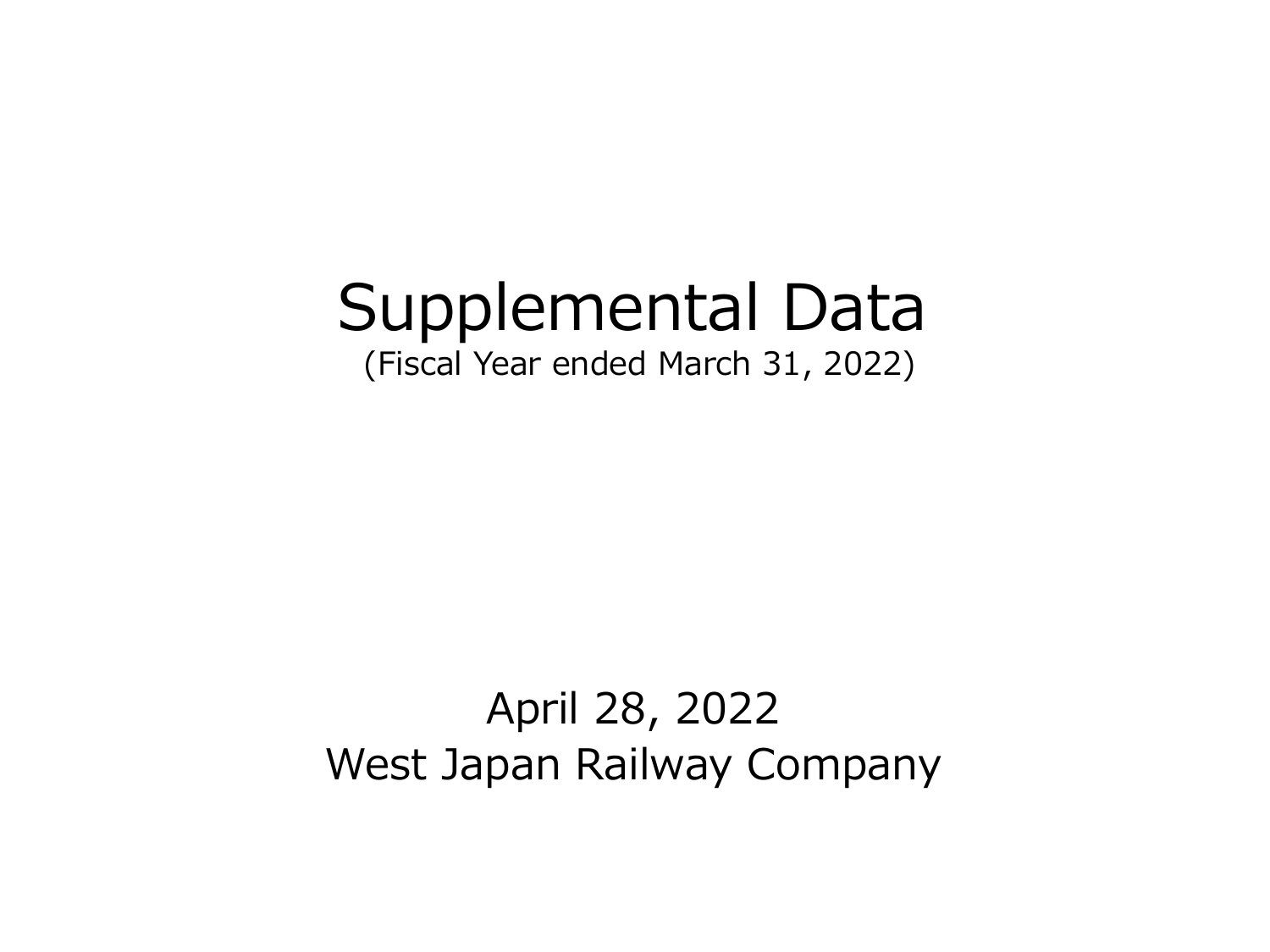

|                                                |           | <b>Results</b><br><b>Results</b> |                         |                        | Forecasts    | YoY                     |               |  |
|------------------------------------------------|-----------|----------------------------------|-------------------------|------------------------|--------------|-------------------------|---------------|--|
|                                                | FY2021.3* | FY2022.3                         | Increase/<br>(Decrease) | $\frac{0}{0}$          | FY2023.3     | Increase/<br>(Decrease) | $\frac{0}{0}$ |  |
|                                                | A         | B                                | $B-A$                   | $B/A-1$                | $\mathsf{C}$ | $C-B$                   | $C/B-1$       |  |
| [Consolidated]                                 |           |                                  |                         |                        |              |                         |               |  |
| <b>Operating Revenues</b>                      | 920.0     | 1,031.1                          | 111.0                   | 12.1                   | 1,309.0      | 277.8                   | 27.0          |  |
| Operating Income (Loss)                        | (245.5)   | (119.0)                          | 126.4                   | —                      | 30.0         | 149.0                   |               |  |
| Recurring Income (Loss)                        | (257.3)   | (121.0)                          | 136.2                   | —                      | 13.5         | 134.5                   |               |  |
| Income (Loss) attributable to owners of parent | (233.1)   | (113.1)                          | 119.9                   |                        | 58.5         | 171.6                   |               |  |
| [Non-Consolidated]                             |           |                                  |                         |                        |              |                         |               |  |
| <b>Operating Revenues</b>                      | 506.8     | 577.6                            | 70.7                    | 14.0                   | 769.0        | 191.3                   | 33.1          |  |
| <b>Transportation Revenues</b>                 | 419.0     | 487.6                            | 68.6                    | 16.4                   | 673.0        | 185.3                   | 38.0          |  |
| <b>Operating Expenses</b>                      | 740.6     | 704.6                            | (36.0)                  | (4.9)                  | 764.5        | 59.8                    | 8.5           |  |
| Personnel costs                                | 183.8     | 180.7                            | (3.1)                   | (1.7)                  | 177.5        | (3.2)                   | (1.8)         |  |
| Non personnel costs                            | 354.4     | 334.7                            | (19.7)                  | (5.6)                  | 397.5        | 62.7                    | 18.8          |  |
| Energy costs                                   | 39.5      | 40.8                             | 1.2                     | 3.2                    | 59.0         | 18.1                    | 44.6          |  |
| Maintenance costs                              | 151.9     | 136.7                            | (15.2)                  | (10.1)                 | 151.0        | 14.2                    | 10.5          |  |
| Miscellaneous costs                            | 162.8     | 157.2                            | (5.6)                   | (3.5)                  | 187.5        | 30.2                    | 19.3          |  |
| Depreciation and Amortization                  | 141.0     | 127.2                            | (13.7)                  | (9.8)                  | 125.5        | (1.7)                   | (1.4)         |  |
| Operating Income (Loss)                        | (233.8)   | (127.0)                          | 106.8                   | —                      | 4.5          | 131.5                   |               |  |
| Recurring Loss                                 | (250.7)   | (138.2)                          | 112.4                   | $\qquad \qquad \qquad$ | (10.0)       | 128.2                   |               |  |
| Net Income (Loss)                              | (217.3)   | (121.6)                          | 95.7                    | —                      | 48.0         | 169.6                   |               |  |

¥Billions

Note: Figures in brackets ( ) are negative values.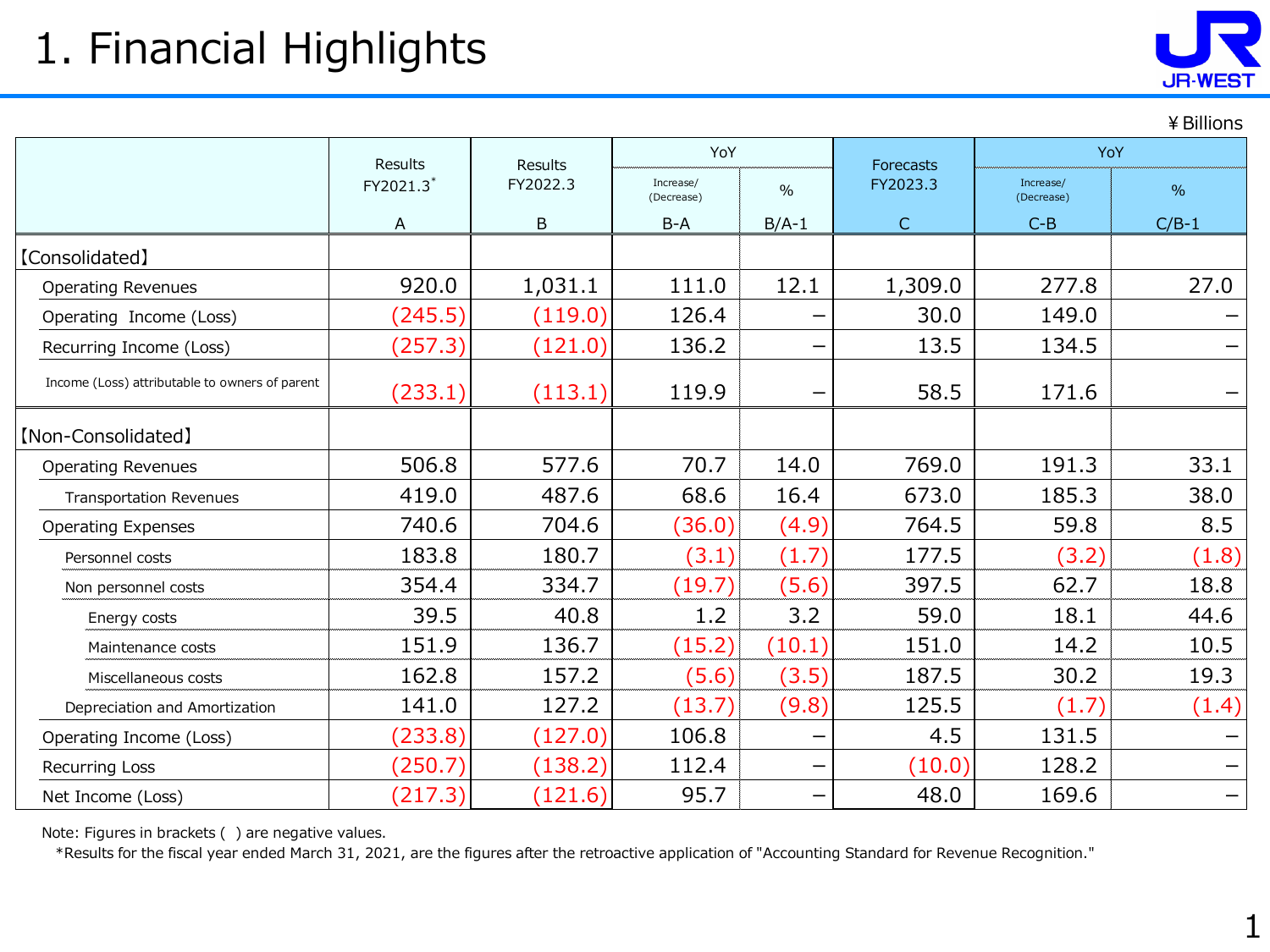# 2. Non-Consolidated Financial Results



¥Billions

|                                    |                             | FY2022.3                    |                   | YoY                     |                  | Difference from the              |
|------------------------------------|-----------------------------|-----------------------------|-------------------|-------------------------|------------------|----------------------------------|
|                                    | <b>Results</b><br>FY2021.3* | Forecasts<br>(As of Jan 31) | Results           | Increase/<br>(Decrease) | $\%$             | forecasts<br>Increase/(Decrease) |
|                                    | A                           | $\mathsf B$                 | $\mathsf C$       | $C - A$                 | $C/A-1$          | $C - B$                          |
| <b>Operating Revenues</b>          | 506.8                       | 589.0                       | 577.6             | 70.7                    | 14.0             | (11.3)                           |
|                                    |                             | to 622.0                    |                   |                         |                  | to $(44.3)$                      |
| Transportation revenues            | 419.0                       | 499.0                       | 487.6             | 68.6                    | 16.4             | (11.3)                           |
|                                    |                             | to 532.0                    |                   |                         |                  | to $(44.3)$                      |
| Other                              | 87.8                        | 90.0                        | 89.9              | 2.1                     | 2.4              | (0.0)                            |
| <b>Operating Expenses</b>          | 740.6                       | 723.0                       | 704.6             | (36.0)                  | (4.9)            | (18.3)                           |
| Personnel costs                    | 183.8                       | 179.0                       | 180.7             | (3.1)                   | 1.7              | 1.7                              |
| Non personnel costs                | 354.4                       | 353.5                       | 334.7             | (19.7)                  | (5.6)            | (18.7)                           |
| Energy costs                       | 39.5                        | 39.5                        | 40.8              | 1.2                     | $\overline{3.2}$ | 1.3                              |
| Maintenance costs                  | 151.9                       | 139.5                       | 136.7             | (15.2)                  | (10.1)           | (2.7)                            |
| Miscellaneous costs                | 162.8                       | 174.5                       | 157.2             | (5.6)                   | (3.5)            | (17.2)                           |
| Rental payments, etc.              | 27.6                        | 27.0                        | 26.7              | (0.8)                   | (3.1)            | (0.2)                            |
| Taxes                              | 33.6                        | 34.5                        | 35.1              | 1.4                     | $\overline{4.3}$ | 0.6                              |
| Depreciation and Amortization      | 141.0                       | 129.0                       | 127.2             | (13.7)                  | (9.8)            | (1.7)                            |
| <b>Operating Loss</b>              | (233.8)                     | (134.0)<br>to $(101.0)$     | (127.0)           | 106.8                   |                  | 6.9<br>to $(26.0)$               |
| Non-operating revenues and         |                             |                             |                   |                         |                  |                                  |
| expenses, net                      | (16.9)                      | (14.5)                      | (11.2)            | 5.6                     |                  | 3.2                              |
| Non-operating revenues             | 8.4                         | 9.0                         | $\overline{13.3}$ | 4.9                     |                  | 4.3                              |
| Non-operating expenses             | 25.3                        | 23.5                        | 24.6              | (0.7)                   |                  | 1.1                              |
| Recurring Loss                     | (250.7)                     | (148.5)                     | (138.2)           | 112.4                   |                  | 10.2                             |
|                                    |                             | to (115.5)                  |                   |                         |                  | to (22.7)                        |
| Extraordinary profit and loss, net | (23.9)                      | 23.5                        | 11.0              | 35.0                    |                  | (12.4)                           |
| Extraordinary profit               | 25.0                        | 28.0                        | 54.1              | 29.0                    |                  | 26.1                             |
| Extraordinary loss                 | 49.0                        | 4.5                         | 43.1              | (5.9)                   |                  | 38.6                             |
| Net Loss                           | (217.3)                     | (117.0)                     | (121.6)           | 95.7                    |                  | (4.6)                            |
|                                    |                             | to (84.0)                   |                   |                         |                  | to $(37.6)$                      |

Note: Figures in brackets ( ) are negative values.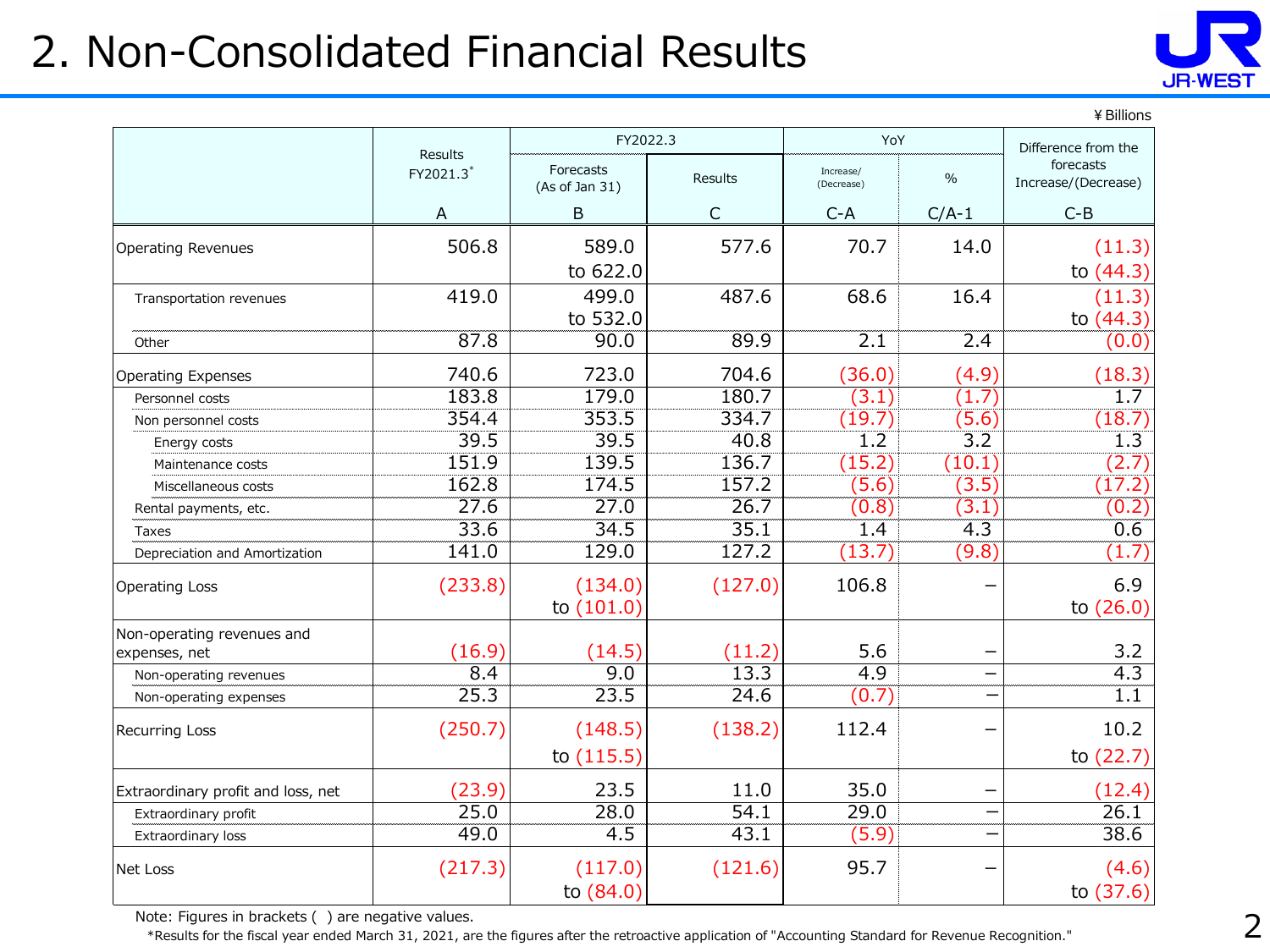#### 3. Major Factors of Increase/Decrease in Transportation Revenues



¥Billions

|                    |       |        |                            | Results FY2022.3                  |        |
|--------------------|-------|--------|----------------------------|-----------------------------------|--------|
| Transportation     |       |        | YoY<br>Increase/(Decrease) | Major factors                     |        |
| revenues           |       | Amount | $\frac{0}{0}$              |                                   | Amount |
|                    |       |        |                            | Fundamental trend 0.0%            |        |
|                    |       |        |                            | Special factors                   |        |
|                    |       |        |                            | ·Rebound from COVID-19 (Domestic) | 45.6   |
| Shinkansen         | 211.6 | 46.0   | 27.8                       |                                   |        |
|                    |       |        |                            |                                   |        |
|                    |       |        |                            |                                   |        |
|                    |       |        |                            | etc.                              |        |
|                    |       |        |                            | Fundamental trend 0.0%            |        |
|                    |       | 16.5   | 8.5                        | Special factors                   |        |
| Kansai Urban Area  |       |        |                            | ·Rebound from COVID-19 (Domestic) | 15.5   |
| (Kyoto-Osaka-      | 210.7 |        |                            |                                   |        |
| Kobe Area)         |       |        |                            |                                   |        |
|                    |       |        |                            |                                   |        |
|                    |       |        |                            | etc.                              |        |
|                    |       |        |                            | Fundamental trend 0.0%            |        |
|                    |       |        |                            | Special factors                   |        |
| Other              |       |        |                            | ·Rebound from COVID-19 (Domestic) | 4.8    |
| lines              | 65.3  | 6.0    | 10.1                       |                                   |        |
|                    |       |        |                            |                                   |        |
|                    |       |        |                            |                                   |        |
|                    |       |        |                            | etc.                              |        |
| Conventional lines | 276.0 | 22.5   | 8.9                        |                                   |        |
| Total              | 487.6 | 68.6   | 16.4                       |                                   |        |

Note1: Revenues from luggage transportation are omitted due to the small amount. Note2: Figures in brackets () are negative values.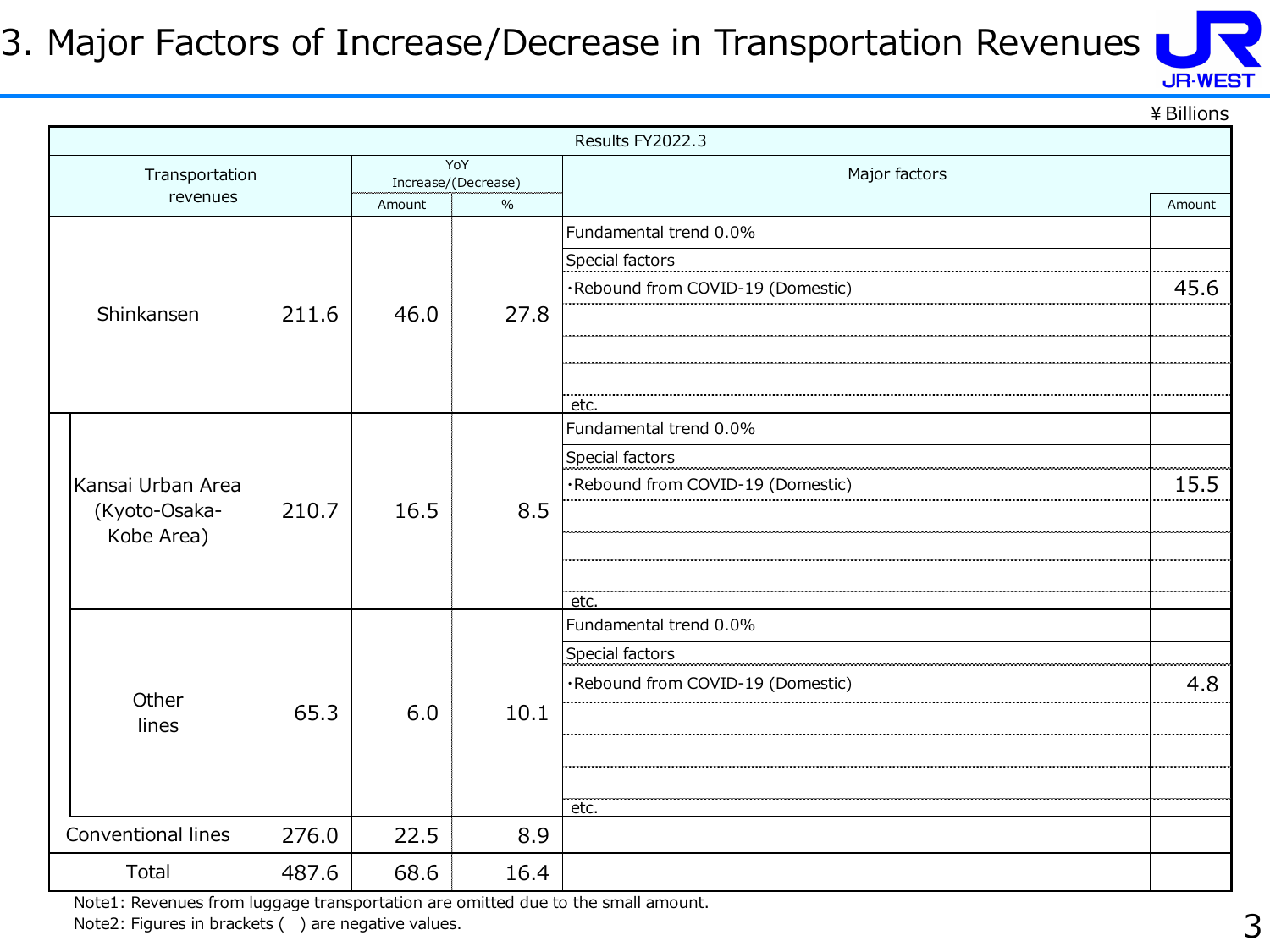#### 4. Transportation Revenues and Passenger-Kilometers



| <b>Transportation Revenues</b>               |           |                                         |               |            | Passenger-Kilometers               |                    |          |                                         |                   |          |                                    |               |
|----------------------------------------------|-----------|-----------------------------------------|---------------|------------|------------------------------------|--------------------|----------|-----------------------------------------|-------------------|----------|------------------------------------|---------------|
|                                              |           |                                         |               | ¥ Billions |                                    |                    |          |                                         |                   |          | Millions of passenger-kilometers   |               |
|                                              |           | <b>Fiscal Year</b><br>$(4/1 \sim 3/31)$ |               |            | 3 months (4Q)<br>$(1/1 \sim 3/31)$ |                    |          | <b>Fiscal Year</b><br>$(4/1 \sim 3/31)$ |                   |          | 3 months (4Q)<br>$(1/1 \sim 3/31)$ |               |
|                                              | FY2021.3* | FY2022.3                                | YoY           | FY2021.3*  | FY2022.3                           | YoY                | FY2021.3 | FY2022.3                                | YoY               | FY2021.3 | FY2022.3                           | YoY           |
| Total                                        | 419.0     | 487.6                                   | 68.6<br>16.4% | 104.0      | 122.5                              | 18.5<br>17.8%      | 34,110   | 37,303                                  | 3,192<br>9.4%     | 8,159    | 9,029                              | 870<br>10.7%  |
| Shinkansen                                   | 165.5     | 211.6                                   | 46.0<br>27.8% | 40.8       | 53.5                               | 12.6<br>31.0%      | 7,717    | 9,745                                   | 2,027<br>26.3%    | 1,882    | 2,465                              | 582<br>30.9%  |
| <b>Commuter Passes</b>                       | 10.1      | 10.6                                    | 0.4<br>4.3%   | 2.4        | 2.5                                | 0.1<br>6.5%        | 783      | 824                                     | 40<br>5.2%        | 190      | 200                                | 10<br>5.6%    |
| Non-Commuter Passes                          | 155.3     | 201.0                                   | 45.6<br>29.4% | 38.4       | 50.9                               | 12.5<br>32.6%      | 6,934    | 8,921                                   | 1,987<br>28.7%    | 1,692    | 2,264                              | 571<br>33.8%  |
| <b>Conventional Lines</b>                    | 253.4     | 276.0                                   | 22.5<br>8.9%  | 63.1       | 69.0                               | 5.8<br>9.2%        | 26,392   | 27,557                                  | 1,165<br>4.4%     | 6,276    | 6,564                              | 287<br>4.6%   |
| <b>Commuter Passes</b>                       | 117.3     | 119.1                                   | 1.8<br>1.5%   | 28.2       | 28.6                               | 0.3<br>1.1%        | 18,867   | 19,045                                  | 178<br>0.9%       | 4,350    | 4,375                              | 25<br>0.6%    |
| Non-Commuter Passes                          | 136.1     | 156.9                                   | 20.7<br>15.2% | 34.8       | 40.3                               | 5.5<br>15.8%       | 7,525    | 8,511                                   | 986<br>13.1%      | 1,925    | 2,188                              | 262<br>13.6%  |
| Kansai Urban Area<br>(Kyoto-Osaka-Kobe Area) | 194.1     | 210.7                                   | 16.5<br>8.5%  | 48.6       | 52.6                               | 4.0<br>8.3%        | 20,934   | 21,888                                  | 954<br>4.6%       | 5,027    | 5,230                              | 203<br>4.0%   |
| <b>Commuter Passes</b>                       | 96.2      | 97.8                                    | 1.6<br>1.7%   | 23.3       | 23.6                               | 0.3<br>1.4%        | 15,389   | 15,612                                  | 223<br>1.5%       | 3,597    | 3,629                              | 31<br>0.9%    |
| Non-Commuter Passes                          | 97.9      | 112.8                                   | 14.8<br>15.2% | 25.2       | 28.9                               | 3.7<br>14.7%       | 5,545    | 6,276                                   | 730<br>13.2%      | 1,429    | 1,600                              | 171<br>12.0%  |
| <b>Other Lines</b>                           | 59.3      | 65.3                                    | 6.0<br>10.1%  | 14.5       | 16.3                               | 1.7<br>12.3%       | 5,457    | 5,668                                   | 210<br>3.9%       | 1,249    | 1,334                              | 84<br>6.8%    |
| <b>Commuter Passes</b>                       | 21.1      | 21.2                                    | 0.1<br>0.7%   | 4.9        | 4.9                                | (0.0)<br>$(0.1\%)$ | 3,477    | 3,432                                   | (44)<br>$(1.3\%)$ | 753      | 746                                | (6)<br>(0.9%) |
| Non-Commuter Passes                          | 38.2      | 44.0                                    | 5.8<br>15.3%  | 9.6        | 11.4                               | 1.7<br>18.7%       | 1,979    | 2,235                                   | 255<br>12.9%      | 496      | 587                                | 91<br>18.4%   |

Note: Figures in brackets ( ) are negative values.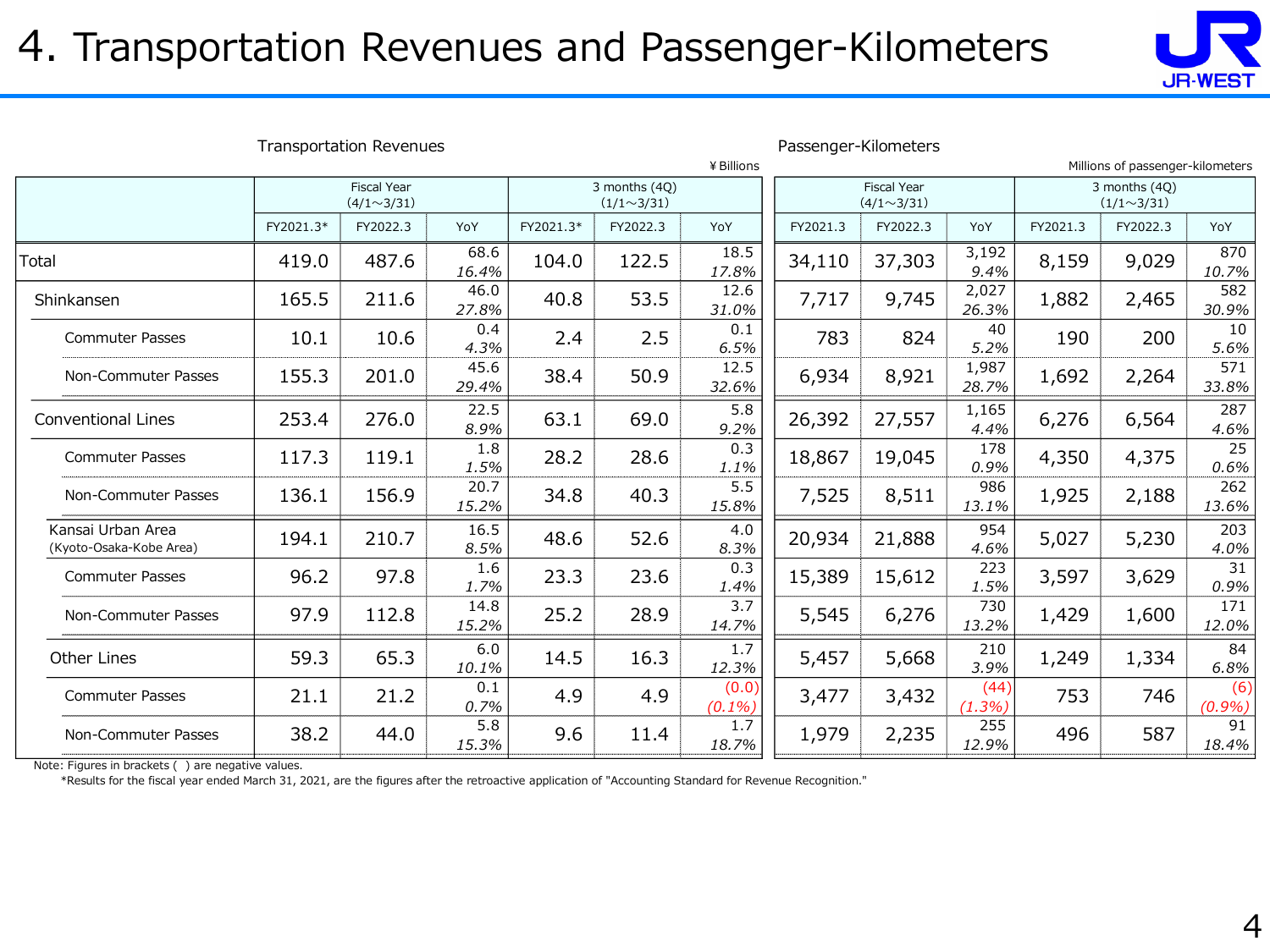#### 5. Major Factors of Increase/Decrease in Operating Expenses (Non-consolidated)

| JR-WEST |  |
|---------|--|

¥Billions

|                               | Results FY2022.3 |                                          |        |                                                                                                                       |  |
|-------------------------------|------------------|------------------------------------------|--------|-----------------------------------------------------------------------------------------------------------------------|--|
|                               |                  | YoY                                      |        |                                                                                                                       |  |
|                               |                  | Increase/<br>$\frac{0}{0}$<br>(Decrease) |        | Major factors (YoY)                                                                                                   |  |
| Personnel costs               | 180.7            | (3.1                                     | 1.7    | ·Decrease in personnel, bonus, etc.                                                                                   |  |
| Energy costs                  | 40.8             | 1.2                                      | 3.2    | ·Decrease in passenger car-kilometer due to timetable revision<br>· Increase in adjustment amount for fuel cost, etc. |  |
| Maintenance costs             | 136.7            | (15.2)                                   | (10.1) | Difference in progress of maintenance work<br>Decrease due to limitation of measures, etc.                            |  |
| Miscellaneous costs           | 157.2            | (5.6)                                    | (3.5)  | ·Decrease in payments for other JR companies, outsourcing expenses, and<br>advertising expenses, etc.                 |  |
| Rental Payments, etc.         | 26.7             | (0.8)                                    | 3.1    | Decrease in rental payments for JR Tozai Line, etc.                                                                   |  |
| <b>Taxes</b>                  | 35.1             | 1.4                                      | 4.3    | · Increase in business tax on corporations, etc.                                                                      |  |
| Depreciation and Amortization | 127.2            | (13.7)                                   |        | $(9.8)$ Revision of method of depreciation for Shinkansen rolling stock, etc.                                         |  |
| Total                         | 704.6            | (36.0)                                   | (4.9)  |                                                                                                                       |  |

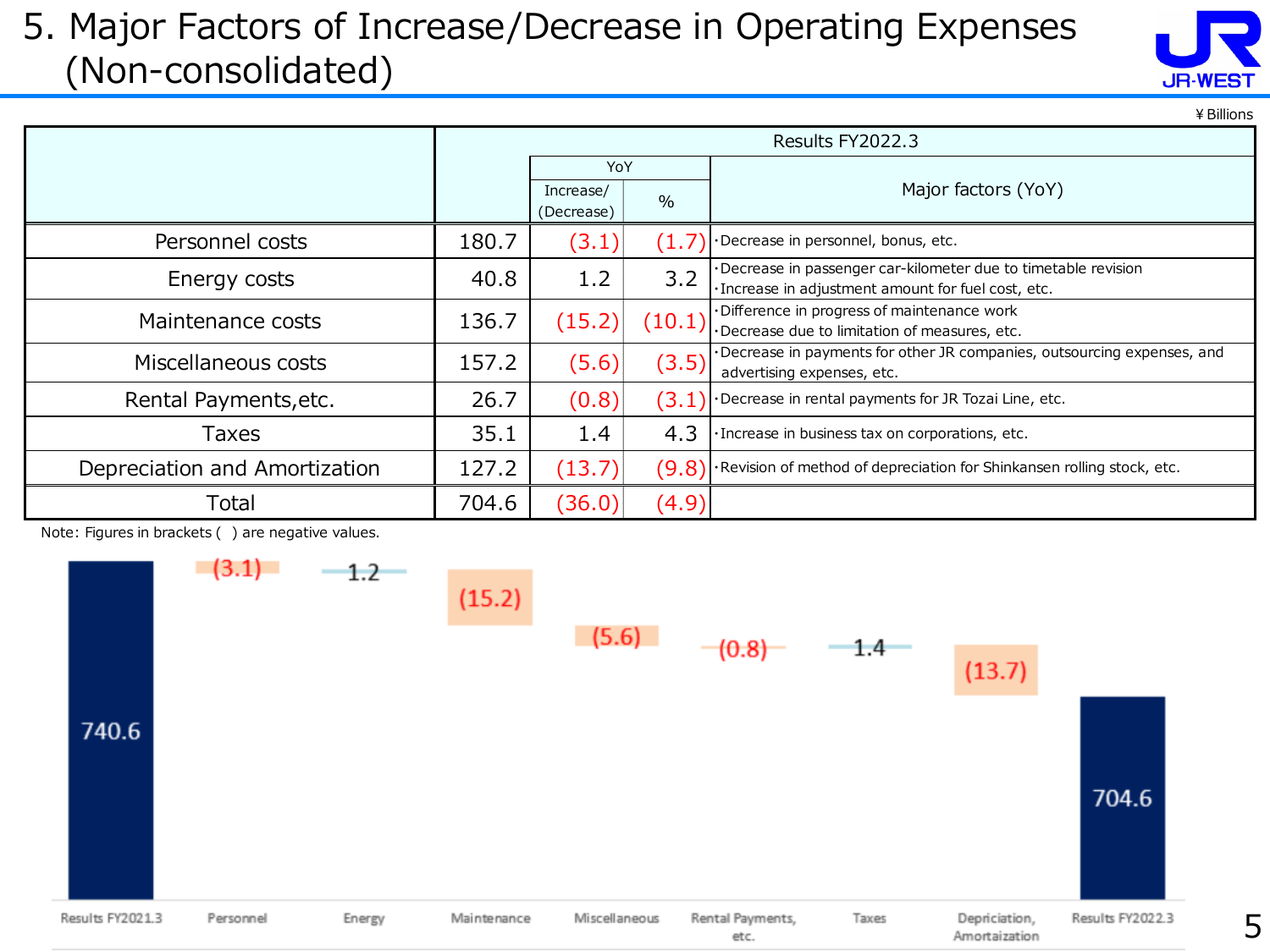# 6. Consolidated Financial Results



¥Billions

|                                          | Results   | FY2022.3                    |             | YoY                     |               | Difference from                      |
|------------------------------------------|-----------|-----------------------------|-------------|-------------------------|---------------|--------------------------------------|
|                                          | FY2021.3* | Forecasts<br>(As of Jan 31) | Results     | Increase/<br>(Decrease) | $\frac{0}{0}$ | the forecasts<br>Increase/(Decrease) |
|                                          | A         | $\sf B$                     | $\mathsf C$ | $C-A$                   | $C/A-1$       | $C - B$                              |
| <b>Operating Revenues</b>                | 920.0     | 1,052.0<br>to 1,089.0       | 1031.1      | 111.0                   | 12.1          | (20.8)<br>to (57.8)                  |
| <b>Operating Expenses</b>                | 1165.5    | 1,181.0<br>to 1,183.0       | 1150.1      | (15.3)                  | (1.3)         | (30.8)<br>to $(32.8)$                |
| <b>Operating Loss</b>                    | (245.5)   | (129.0)<br>to (94.0)        | (119.0)     | 126.4                   |               | 9.9<br>to $(25.0)$                   |
| Non-operating revenues and expenses, net | (11.8)    | (12.5)                      | (1.9)       | 9.8                     |               | 10.5                                 |
| Non-operating revenues                   | 13.0      | 13.2                        | 23.6        | 10.5                    |               | 10.4                                 |
| Non-operating expenses                   | 24.8      | 25.7                        | 25.5        | 0.6                     |               | (0.1)                                |
| <b>Recurring Loss</b>                    | (257.3)   | (141.5)<br>to $(106.5)$     | (121.0)     | 136.2                   |               | 20.4<br>to $(14.5)$                  |
| Extraordinary profit and loss, net       | (17.3)    | 24.0                        | 15.4        | 32.8                    |               | (8.5)                                |
| Extraordinary profit                     | 31.9      |                             | 58.8        | 26.8                    |               |                                      |
| Extraordinary loss                       | 49.3      |                             | 43.3        | (5.9)                   |               |                                      |
| Loss attributable to owners of parent    | (233.1)   | (116.5)<br>to $(81.5)$      | (113.1)     | 119.9                   |               | 3.3<br>to $(31.6)$                   |
| Comprehensive Income (Loss)              | (240.4)   |                             | (112.2)     | 128.1                   |               |                                      |

Note: Figures in brackets ( ) are negative values.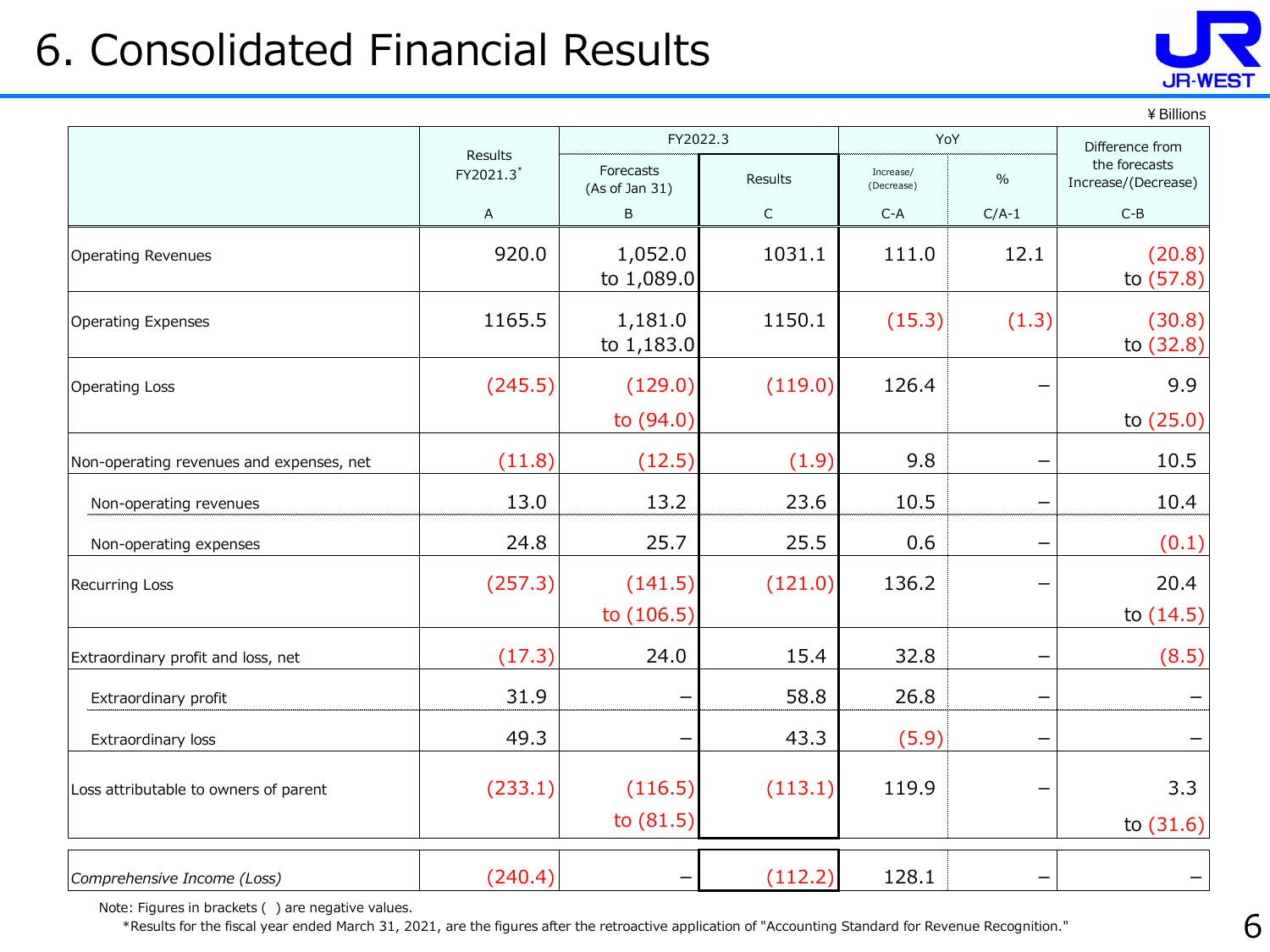# 7. Consolidated Financial Results (Segment Information)



|                                                                 |                                   | FY2023.3                      |               | YoY        |                          | ¥ Billions<br>Difference from |
|-----------------------------------------------------------------|-----------------------------------|-------------------------------|---------------|------------|--------------------------|-------------------------------|
|                                                                 | Results<br>FY2021.3 <sup>*3</sup> | Forecasts                     |               | Increase/  |                          | the forecasts                 |
|                                                                 |                                   | (As of Jan 31)                | Results       | (Decrease) | $\%$                     | Increase/(Decrease)           |
|                                                                 | Α                                 | B                             | $\mathsf{C}$  | $C-A$      | $C/A-1$                  | $C-B$                         |
| Operating Revenues <sup>*1</sup>                                | 920.0                             | 1,052.0<br>to 1,089.0         | 1031.1        | 111.0      | 12.1                     | (20.8)<br>to (57.8)           |
| Transportation                                                  | 469.7                             | 558.0<br>to 592.0             | 544.1         | 74.3       | 15.8                     | (13.8)<br>to (47.8)           |
| Retail                                                          | 108.7                             | 148.0<br>to 149.0             | 124.2         | 15.5       | 14.3                     | (23.7)<br>to (24.7)           |
| Sales of goods and food services                                | 88.2                              | 121.2<br>to 122.2             | 102.0         | 13.7       | 15.5                     | (19.1)<br>to $(20.1)$         |
| [Accommodation-oriented budget hotels] (restated) <sup>*2</sup> | [4.5]                             | (7.5)<br>to [8.5]             | [6.2]         | [1.6]      | [36.2]                   | [(1.2)]<br>to $(2.2)$         |
| Department stores                                               | 16.3                              | 22.4                          | 18.1          | 1.7        | 10.8                     | (4.2)                         |
| Real estate                                                     | 141.3                             | 153.0                         | 151.1         | 9.8        | 6.9                      | (1.8)                         |
| Shopping center                                                 | 42.3                              | 47.4                          | 45.6          | 3.3        | 7.9                      | (1.7)                         |
| Real estate lease and sale                                      | 96.9                              | 103.5                         | 104.0         | 7.1        | 7.4                      | 0.5                           |
| [Real estate sale] (restated)                                   | [49.8]                            | [56.3]                        | [56.6]        | [6.8]      | [13.7]                   | [0.3]                         |
| Other businesses                                                | 200.2                             | 193.0<br>to 195.0             | 211.5         | 11.3       | 5.7                      | 18.5<br>to 16.5               |
| Hotel                                                           | 15.3                              | 21.0<br>to 23.0               | 18.5          | 3.2        | 21.3                     | (2.4)<br>to $(4.4)$           |
| Nippon Travel Agency                                            | 87.6                              | 70.2                          | 95.9          | 8.3        | 9.5                      | 25.7                          |
| Operating Income (Loss) <sup>*1</sup>                           | (245.5)                           | (129.0)<br>to (94.0)          | (119.0)       | 126.4      |                          | 9.9<br>to (25.0)              |
| Transportation                                                  | (251.5)                           | (150.5)<br>to (117.0)         | (144.3)       | 107.2      | L,                       | 6.1<br>to (27.3)              |
| Retail                                                          | (15.0)                            | (3.5)<br>to $(3.0)$           | (8.6)         | 6.4        |                          | (5.1)<br>to (5.6)             |
| Sales of goods and food services                                | (12.7)                            | (3.7)<br>to $(3.1)$           | (7.1)         | 5.6        |                          | (3.4)<br>to $(4.0)$           |
| [Accommodation-oriented budget hotels] (restated) <sup>+2</sup> |                                   |                               | [(4.3)]       |            |                          |                               |
| Department stores                                               | (2.2)                             | 0.0                           | (1.4)         | 0.7        |                          | (1.4)                         |
| Real estate                                                     | 29.2                              | 28.0                          | 30.0          | 0.7        | 2.6                      | 2.0                           |
| Shopping center                                                 | 2.0                               | 3.9                           | 4.5           | 2.4        | 116.8                    | 0.6                           |
| Real estate lease and sale<br>[Real estate sale] (restated)     | 18.9                              | 16.0                          | 17.2<br>[6.4] | (1.6)      | (8.8)                    | 1.2                           |
| Other businesses                                                | (5.7)                             | 0.0                           | 2.9           | 8.7        | $\overline{\phantom{0}}$ | 2.9                           |
| Hotel                                                           | (11.6)                            | to 1.0<br>(7.1)<br>to $(6.1)$ | (9.0)         | 2.5        |                          | to 1.9<br>(1.9)<br>to (2.9)   |
| Nippon Travel Agency                                            | (7.3)                             | (2.5)                         | 2.4           | 9.7        | $\overline{\phantom{0}}$ | 4.9                           |

Note: Figures in brackets ( ) are negative values.

\*1 The breakdowns of operating revenues and operating income (loss) by each segment are the sums of those of major subsidiaries.

\*2 Figures in brackets 【 】 are the sales of accommodation-oriented budget hotel, "VIA INN", sales, excluding Asakusa (other businesses segment), and Hiroshima Kanayamacho (other businesses segment) locations.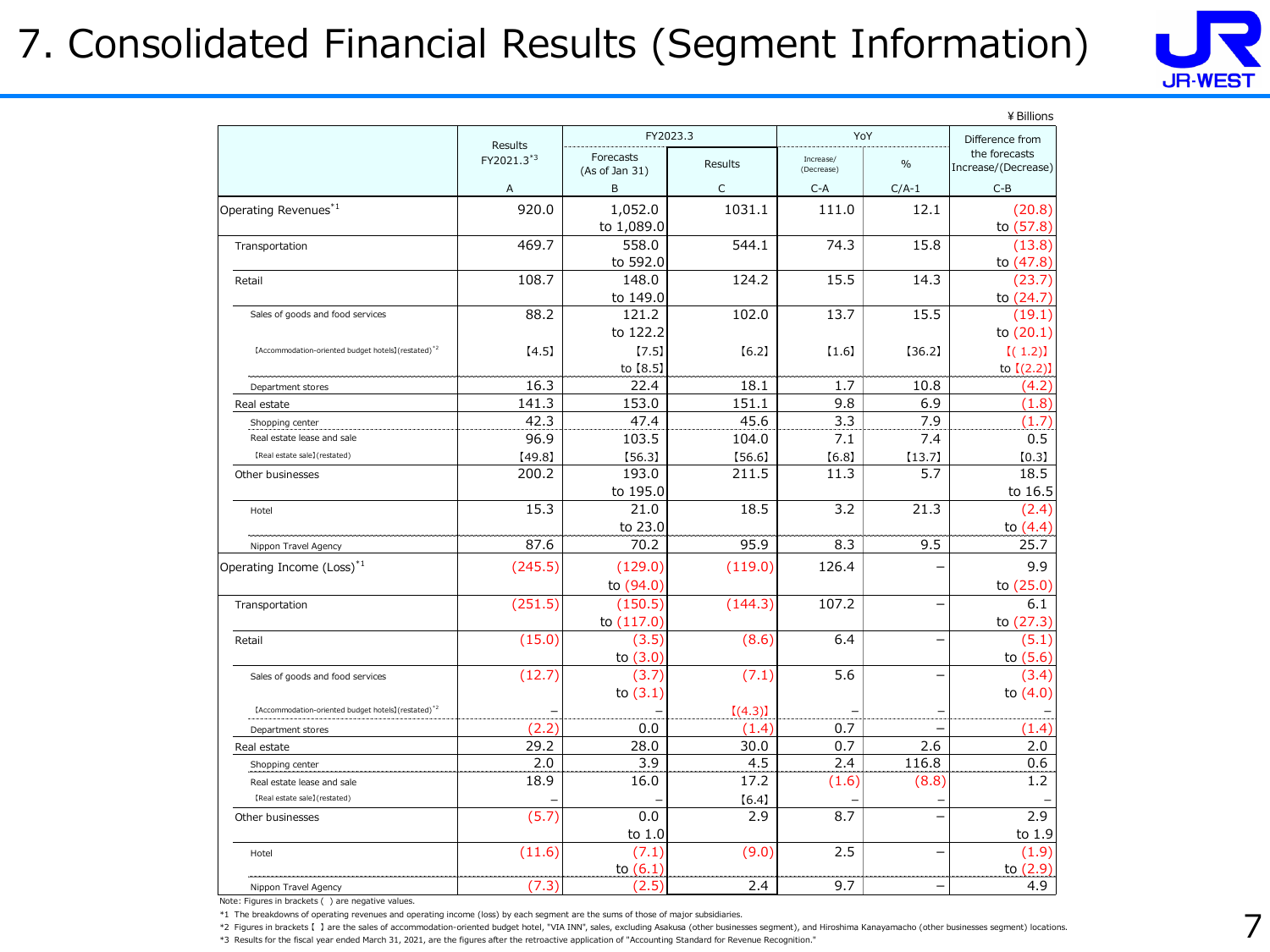## 8. Major Factors of Increase/Decrease in Each Segment



\ Billions

|                         |                      |                           |       |                         |               | Results FY2022.3                                                        |  |  |
|-------------------------|----------------------|---------------------------|-------|-------------------------|---------------|-------------------------------------------------------------------------|--|--|
|                         |                      |                           |       |                         | YoY           |                                                                         |  |  |
|                         |                      |                           |       | Increase/<br>(Decrease) | $\frac{0}{0}$ | Major factors (YoY)                                                     |  |  |
|                         | Sales of goods       | <b>Operating Revenues</b> | 102.0 | 13.7                    | 15.5          | ·Moderate recovery in demand (stores within railway stations,           |  |  |
| Retail                  | and food services    | <b>Operating Loss</b>     | (7.1) | 5.6                     |               | VIAINN), etc.                                                           |  |  |
|                         | Department stores    | <b>Operating Revenues</b> | 18.1  | 1.7                     | 10.8          | ·Moderate recovery in demand, etc.                                      |  |  |
|                         |                      | <b>Operating Loss</b>     | (1.4) | 0.7                     |               |                                                                         |  |  |
|                         | Shopping center      | <b>Operating Revenues</b> | 45.6  | 3.3                     | 7.9           | · Increase in rent income due to a recovery in tenant sales,            |  |  |
| Real estate             |                      | Operating Income          | 4.5   | 2.4                     | 116.8         | etc.                                                                    |  |  |
|                         | Real estate lease    | <b>Operating Revenues</b> | 104.0 | 7.1                     |               | $7.4$ $\cdot$ Full-year effect of new opening of lease properties, etc. |  |  |
|                         | and sale             | Operating Income          | 17.2  | (1.6)                   | (8.8)         | Decrease in operating income ratio of residences sold, etc.             |  |  |
|                         | Hotel                | <b>Operating Revenues</b> | 18.5  | 3.2                     | 21.3          | ·Moderate recovery in demand (the accommodation                         |  |  |
| <b>Other Businesses</b> |                      | <b>Operating Loss</b>     | (9.0) | 2.5                     |               | department), etc.                                                       |  |  |
|                         | Nippon Travel Agency | <b>Operating Revenues</b> | 95.9  | 8.3                     | 9.5           | ·Increase in travel and non-travel related business, etc.               |  |  |
|                         |                      | Operating Income          | 2.4   | 9.7                     |               |                                                                         |  |  |

Note: Figures in brackets ( ) are negative values.

Operating revenues are the revenues from third parties  $($  = customers $)$ .

The breakdowns of operating revenues by each segment are the sums of revenues of major subsidiaries.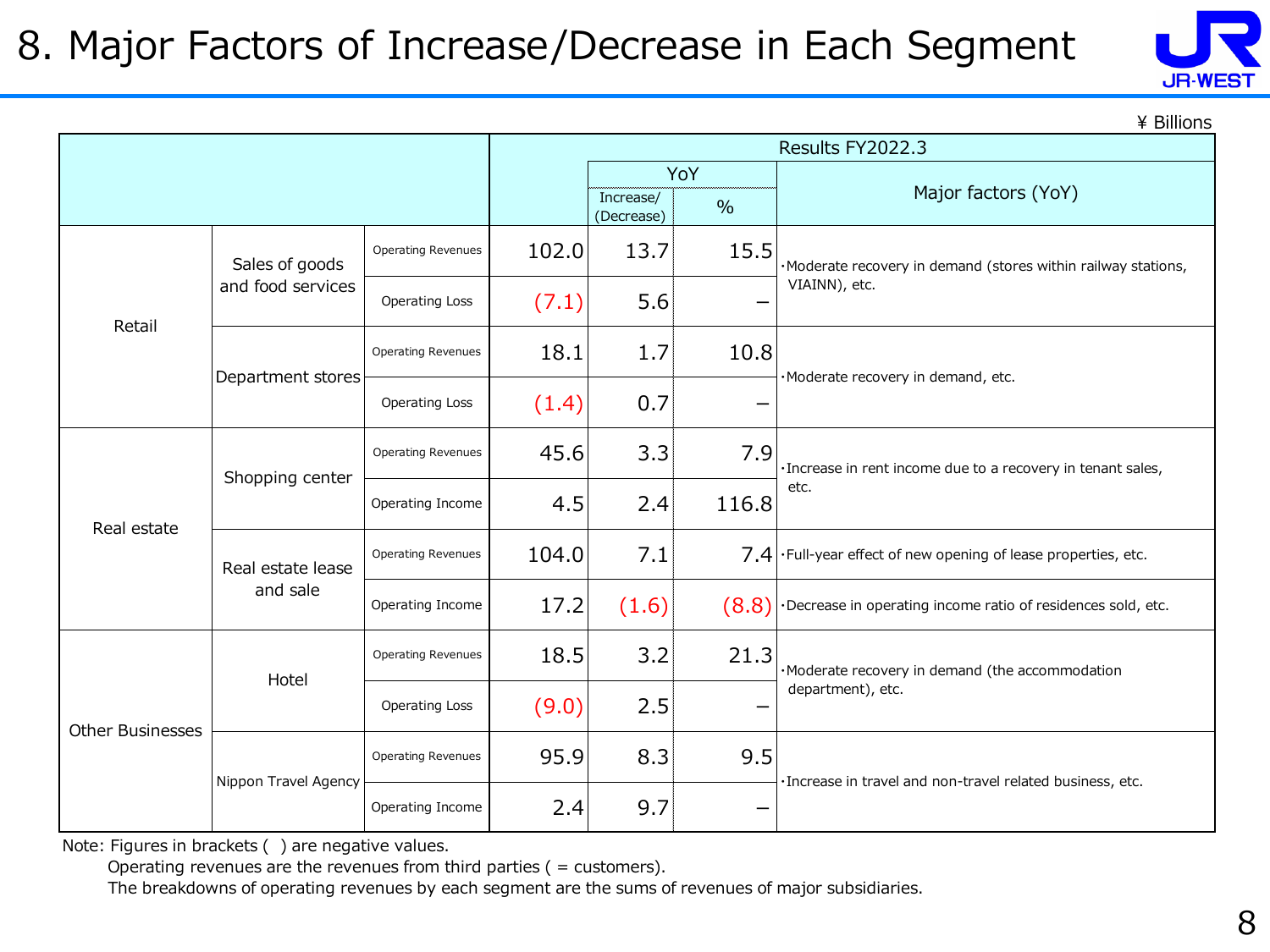# 9. Consolidated Financial Situation



|                                        |                                                       |          | ¥ Billions                               |
|----------------------------------------|-------------------------------------------------------|----------|------------------------------------------|
|                                        | As of March 31,<br>As of March 31,<br>$2021*$<br>2022 |          | <b>Difference</b><br>increase/(decrease) |
|                                        | A                                                     | B        | $B-A$                                    |
| Assets                                 | 3,477.3                                               | 3,702.4  | 225.0                                    |
| Liabilities                            | 2,521.1                                               | 2,628.2  | 107.0                                    |
| Net assets                             | 956.2                                                 | 1,074.2  | 117.9                                    |
| Balance of Long-term Debt and Payables | 1,559.5                                               | 1,724.8  | 165.3                                    |
| [Average interest rate (%) ]           | $[1.28]$                                              | (1.17)   | [(0.11)]                                 |
| Shinkansen Purchase Liability          | 100.9                                                 | 99.8     | (1.0)                                    |
| [Average interest rate (%) ]           | [6.55]                                                | [6.55]   | $\left( -\right)$                        |
| <b>Bonds</b>                           | 839.9                                                 | 974.9    | 135.0                                    |
| [Average interest rate (%) ]           | (1.11)                                                | [0.98]   | [(0.13)]                                 |
| <b>DER</b>                             | 1.8                                                   | 1.8      | (0.0)                                    |
| Equity ratio $(\%)$                    | 24.5                                                  | 26.2     | 1.7                                      |
| Net assets per share $(4)$             | 4,461.46                                              | 3,973.15 | (488.31)                                 |

\*Results for the fiscal year ended March 31, 2021, are the figures after the retroactive application of "Accounting Standard for Revenue Recognition."

|                                                    | <b>Results</b><br>FY2021.3 | <b>Results</b><br>FY2022.3 | YoY<br>increase/(decrease) |
|----------------------------------------------------|----------------------------|----------------------------|----------------------------|
|                                                    | A                          | B                          | $B-A$                      |
| Cash flows from operating activities               | (103.2)                    | (86.4)                     | 16.8                       |
| Cash flows from investing activities               | (211.6)                    | (188.7)                    | 22.9                       |
| Free cash flows                                    | (314.9)                    | (275.1)                    | 39.8                       |
| Cash flows from financing activities               | 446.7                      | 384.6                      | (62.0)                     |
| Change in cash and cash equivalents, net           | 131.7                      | 109.5                      | (22.2)                     |
| Cash and cash equivalents at the end of the period | 210.0                      | 319.5                      | 109.5                      |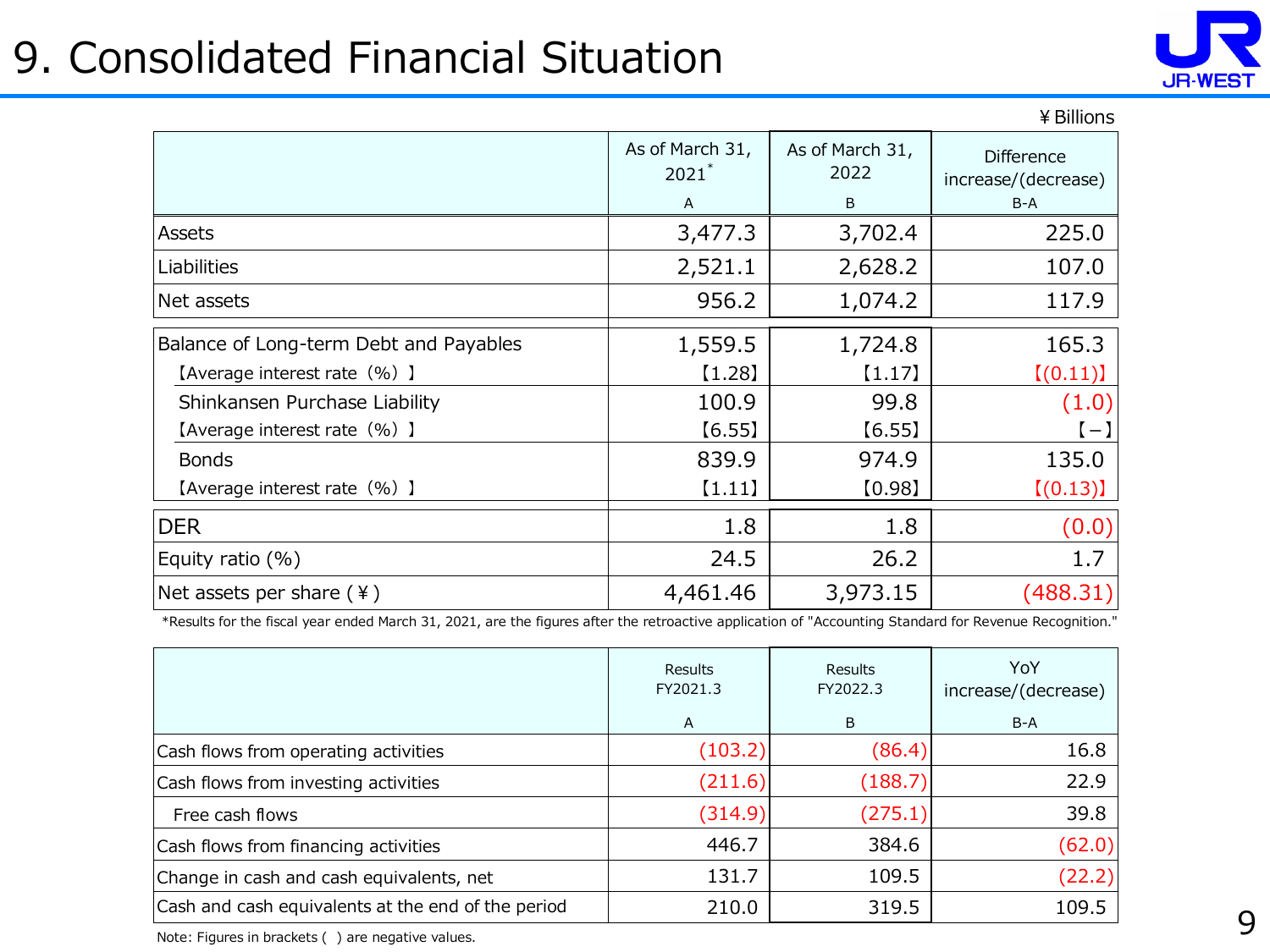# 10. Non-Consolidated Financial Forecasts



¥Billions

|                                          | Results  | Forecasts | YoY                     |               |
|------------------------------------------|----------|-----------|-------------------------|---------------|
|                                          | FY2022.3 | FY2023.3  | Increase/<br>(Decrease) | $\frac{0}{0}$ |
|                                          | А        | B         | $B-A$                   | $B/A-1$       |
| <b>Operating Revenues</b>                | 577.6    | 769.0     | 191.3                   | 33.1          |
| Transportation revenues                  | 487.6    | 673.0     | 185.3                   | 38.0          |
| Other                                    | 89.9     | 96.0      | 6.0                     | 6.7           |
| <b>Operating Expenses</b>                | 704.6    | 764.5     | 59.8                    | 8.5           |
| Personnel costs                          | 180.7    | 177.5     | (3.2)                   | (1.8)         |
| Non personnel costs                      | 334.7    | 397.5     | 62.7                    | 18.8          |
| Energy costs                             | 40.8     | 59.0      | 18.1                    | 44.6          |
| Maintenance costs                        | 136.7    | 151.0     | 14.2                    | 10.5          |
| Miscellaneous costs                      | 157.2    | 187.5     | 30.2                    | 19.3          |
| Rental payments, etc.                    | 26.7     | 27.0      | 0.2                     | 0.8           |
| Taxes                                    | 35.1     | 37.0      | 1.8                     | 5.3           |
| Depreciation and Amortization            | 127.2    | 125.5     | (1.7)                   | (1.4)         |
| Operating Income (Loss)                  | (127.0)  | 4.5       | 131.5                   |               |
| Non-operating revenues and expenses, net | (11.2)   | (14.5)    | (3.2)                   |               |
| Non-operating revenues                   | 13.3     | 8.0       | (5.3)                   |               |
| Non-operating expenses                   | 24.6     | 22.5      | (2.1)                   |               |
| <b>Recurring Loss</b>                    | (138.2)  | (10.0)    | 128.2                   |               |
| Extraordinary profit and loss, net       | 11.0     | 17.0      | 5.9                     |               |
| Extraordinary profit                     | 54.1     | 18.5      | (35.6)                  |               |
| Extraordinary loss                       | 43.1     | 1.5       | (41.6)                  |               |
| Net Income (Loss)                        | (121.6)  | 48.0      | 169.6                   |               |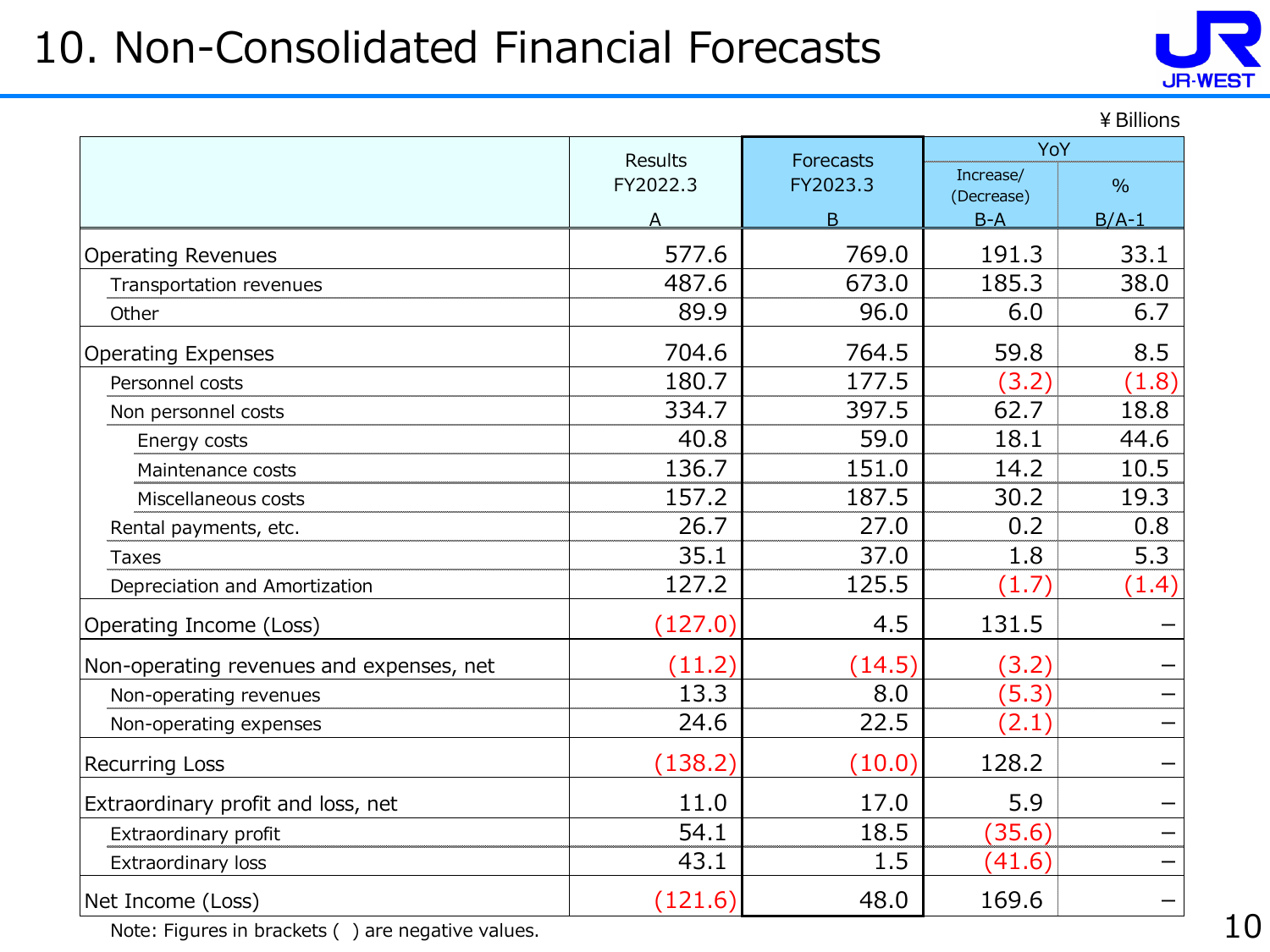# 11. Transportation Revenue Forecasts



¥Billions

|                | Forecasts FY2023.3                                  |       |                            |      |                              |        |  |  |  |
|----------------|-----------------------------------------------------|-------|----------------------------|------|------------------------------|--------|--|--|--|
| Transportation |                                                     |       | YoY<br>Increase/(Decrease) |      | Major factors                |        |  |  |  |
|                | revenues                                            |       | Amount                     | $\%$ |                              | Amount |  |  |  |
|                |                                                     |       |                            |      | Fundamental trend 0.0%       |        |  |  |  |
|                |                                                     |       |                            |      | Special factors              |        |  |  |  |
|                | Shinkansen                                          | 339.0 | 127.3                      | 60.2 | ·Decreasing COVID-19 effects | 122.8  |  |  |  |
|                |                                                     |       |                            |      |                              |        |  |  |  |
|                |                                                     |       |                            |      |                              |        |  |  |  |
|                |                                                     |       |                            |      | etc.                         |        |  |  |  |
|                | Kansai Urban<br>Area<br>(Kyoto-Osaka-<br>Kobe Area) |       | 40.2                       | 19.1 | Fundamental trend 0.0%       |        |  |  |  |
|                |                                                     | 251.0 |                            |      | Special factors              |        |  |  |  |
|                |                                                     |       |                            |      | ·Decreasing COVID-19 effects | 39.2   |  |  |  |
|                |                                                     |       |                            |      |                              |        |  |  |  |
|                |                                                     |       |                            |      |                              |        |  |  |  |
|                |                                                     |       |                            |      | etc.                         |        |  |  |  |
|                |                                                     |       |                            | 27.1 | Fundamental trend 0.0%       |        |  |  |  |
|                |                                                     |       |                            |      | Special factors              |        |  |  |  |
|                | Other                                               | 83.0  | 17.6                       |      | ·Decreasing COVID-19 effects | 16.9   |  |  |  |
|                | lines                                               |       |                            |      |                              |        |  |  |  |
|                |                                                     |       |                            |      |                              |        |  |  |  |
|                |                                                     |       |                            |      | etc.                         |        |  |  |  |
|                | Conventional lines                                  | 334.0 | 57.9                       | 21.0 |                              |        |  |  |  |
| Total          |                                                     | 673.0 | 185.3                      | 38.0 |                              |        |  |  |  |

Note1: Revenues from luggage transportation are omitted due to the small amount.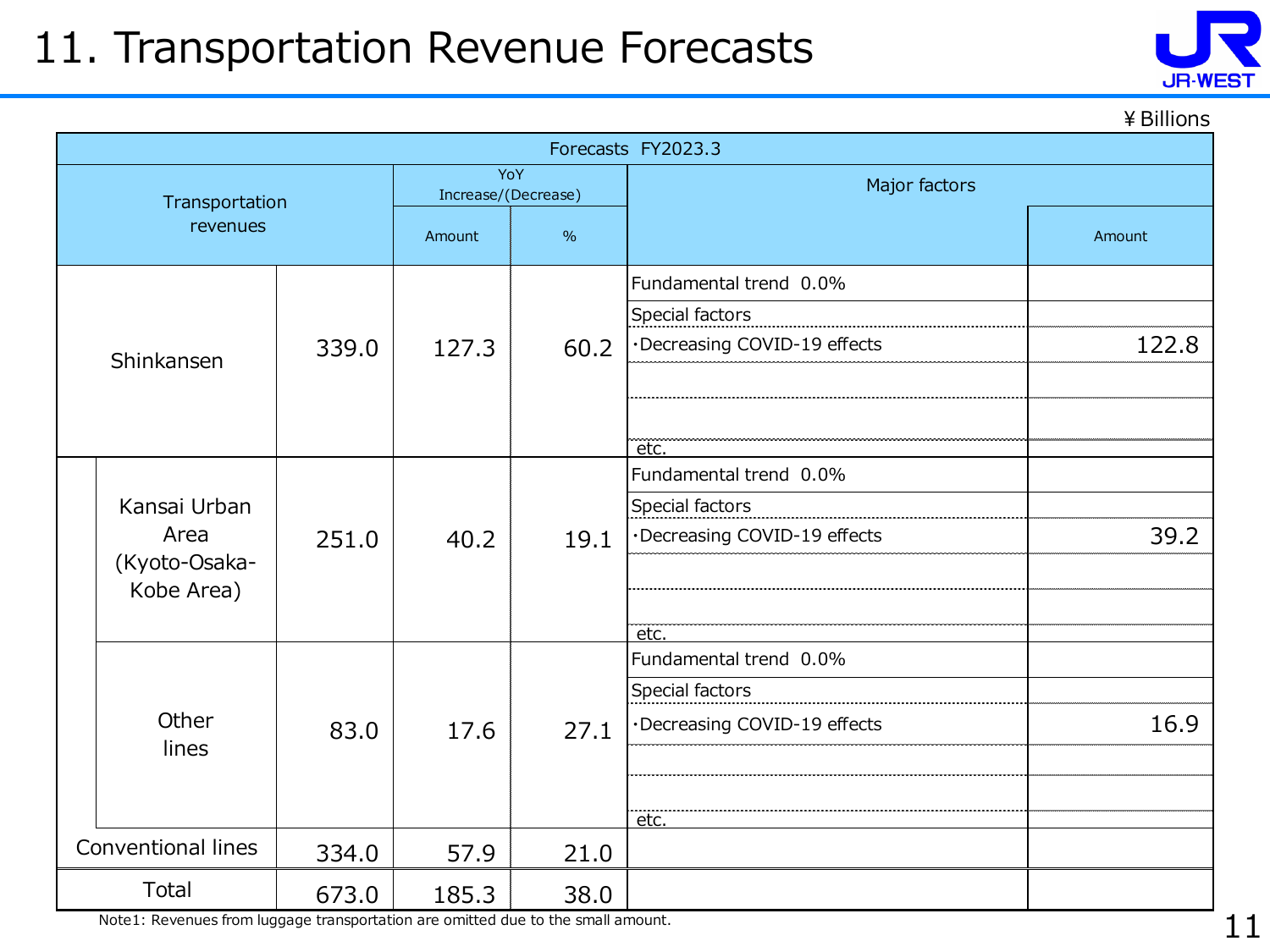# 12. Operating Expenses Forecasts (Non-Consolidated)

|                               |       | Forecasts FY2023.3      |               |                                                                                |  |  |
|-------------------------------|-------|-------------------------|---------------|--------------------------------------------------------------------------------|--|--|
|                               |       | <b>YoY</b>              |               |                                                                                |  |  |
|                               |       | Increase/<br>(Decrease) | $\frac{9}{6}$ | Major factors (YoY)                                                            |  |  |
| Personnel costs               | 177.5 | (3.2)                   | (1.8)         | ·Decrease in personnel, etc.                                                   |  |  |
| Energy costs                  | 59.0  | 18.1                    | 44.6          | · Increase in adjustment amount for fuel cost, etc.                            |  |  |
| Maintenance costs             | 151.0 | 14.2                    | 10.5          | ·Implementing the postponed measures, etc.                                     |  |  |
| Miscellaneous costs           | 187.5 | 30.2                    | 19.3          | ·Increase in revenue-linked cost,<br>· Implementing the reduced measures, etc. |  |  |
| Rental Payments, etc.         | 27.0  | 0.2                     | 0.8           |                                                                                |  |  |
| Taxes                         | 37.0  | 1.8                     | 5.3           | · Increase in business tax on corporations, etc.                               |  |  |
| Depreciation and Amortization | 125.5 | (1.7)                   | (1.4)         |                                                                                |  |  |
| Total                         | 764.5 | 59.8                    | 8.5           |                                                                                |  |  |

Note: Figures in brackets ( ) are negative values.





¥Billions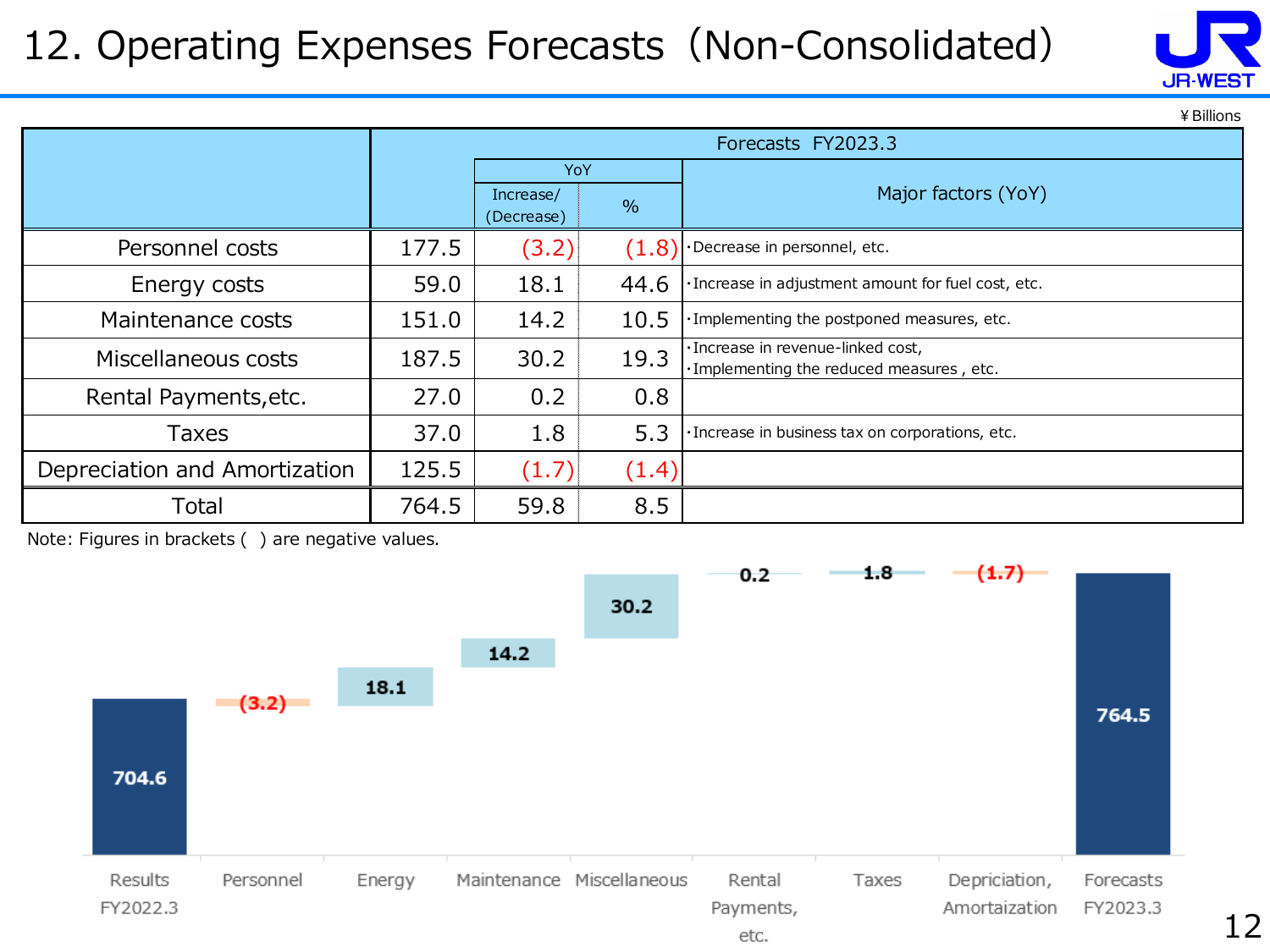# 13. Consolidated Financial Forecasts



¥Billions

|                                                | <b>Results</b> | <b>Forecasts</b> | YoY                     |               |  |
|------------------------------------------------|----------------|------------------|-------------------------|---------------|--|
|                                                | FY2022.3       | FY2023.3         | Increase/<br>(Decrease) | $\frac{0}{0}$ |  |
|                                                |                | B                | $B-A$                   | $B/A-1$       |  |
| <b>Operating Revenues</b>                      | 1,031.1        | 1,309.0          | 277.8                   | 27.0          |  |
| <b>Operating Expenses</b>                      | 1,150.1        | 1,279.0          | 128.8                   | 11.2          |  |
| Operating Income (Loss)                        | (119.0)        | 30.0             | 149.0                   |               |  |
| Non-operating revenues and expenses, net       | (1.9)          | (16.5)           | (14.5)                  |               |  |
| Non-operating revenues                         | 23.6           | 7.2              | (16.4)                  |               |  |
| Non-operating expenses                         | 25.5           | 23.7             | (1.8)                   |               |  |
| Recurring Income (Loss)                        | (121.0)        | 13.5             | 134.5                   |               |  |
| Extraordinary profit and loss, net             | 15.4           | 9.0              | (6.4)                   |               |  |
| Extraordinary profit                           | 58.8           |                  |                         |               |  |
| Extraordinary loss                             | 43.3           |                  |                         |               |  |
| Profit (Loss) attributable to owners of parent | (113.1)        | 58.5             | 171.6                   |               |  |
| Net income (Loss) per share( $\angle$ )        | (516.06)       | 239.88           | 755.94                  |               |  |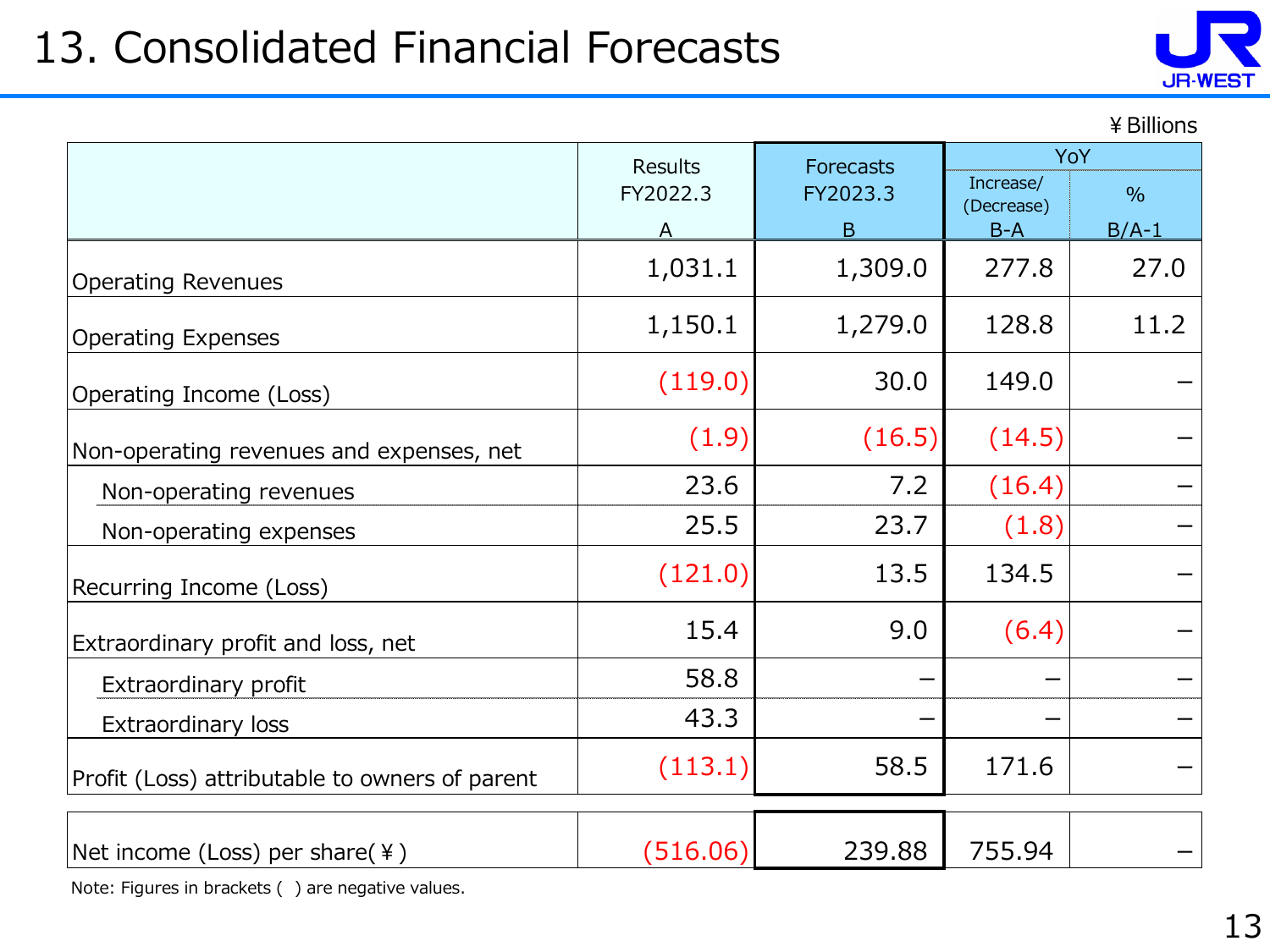# 14. Consolidated Financial Forecasts (Segment Information)

|                                                                            |                            |                       | YoY                     |         |  |
|----------------------------------------------------------------------------|----------------------------|-----------------------|-------------------------|---------|--|
|                                                                            | <b>Results</b><br>FY2022.3 | Forecasts<br>FY2023.3 | Increase/<br>(Decrease) | $\%$    |  |
|                                                                            | Α                          | B                     | $B-A$                   | $B/A-1$ |  |
| Operating Revenues <sup>*1</sup>                                           | 1,031.1                    | 1,309.0               | 277.8                   | 27.0    |  |
| Transportation                                                             | 544.1                      | 739.0                 | 194.8                   | 35.8    |  |
| Retail                                                                     | 124.2                      | 168.0                 | 43.7                    | 35.2    |  |
| Sales of goods and food services<br>[Accommodation-oriented budget hotels] | 102.0                      | 139.0                 | 36.9                    | 36.3    |  |
| $(restated)^{*2}$                                                          | [6.2]                      | [12.5]                | [6.2]                   | [99.5]  |  |
| Department stores                                                          | 18.1                       | 24.0                  | 5.8                     | 32.5    |  |
| Real estate                                                                | 151.1                      | 162.0                 | 10.8                    | 7.2     |  |
| Shopping center                                                            | 45.6                       | 54.0                  | 8.3                     | 18.3    |  |
| Real estate lease and sale                                                 | 104.0                      | 107.5                 | 3.4                     | 3.3     |  |
| [Real estate sale] (restated)                                              | [56.6]                     | [57.3]                | [0.6]                   | $[1.2]$ |  |
| Other businesses                                                           | 211.5                      | 240.0                 | 28.4                    | 13.5    |  |
| Hotel                                                                      | 18.5                       | 31.5                  | 12.9                    | 69.6    |  |
| Nippon Travel Agency                                                       | 95.9                       | 111.0                 | 15.0                    | 15.7    |  |
| Operating Income (Loss) <sup>*1</sup>                                      | (119.0)                    | 30.0                  | 149.0                   |         |  |
| Transportation                                                             | (144.3)                    | (11.0)                | 133.3                   |         |  |
| Retail                                                                     | (8.6)                      | 2.0                   | 10.6                    |         |  |
| Sales of goods and food services                                           | (7.1)                      | 1.0                   | 8.1                     |         |  |
| [Accommodation-oriented budget hotels]<br>$(rested)^*$ <sup>2</sup>        | [(4.3)]                    | [(2.0)]               | $[2.3]$                 |         |  |
| Department stores                                                          | (1.4)                      | 0.5                   | 1.9                     |         |  |
| Real estate                                                                | 30.0                       | 35.0                  | 4.9                     | 16.6    |  |
| Shopping center                                                            | 4.5                        | 7.0                   | 2.4                     | 54.1    |  |
| Real estate lease and sale                                                 | 17.2                       | 20.0                  | 2.7                     | 15.9    |  |
| [Real estate sale] (restated)                                              | [6.4]                      | $[7.2]$               | [0.7]                   | [12.3]  |  |
| Other businesses                                                           | 2.9                        | 7.0                   | 4.0                     | 135.1   |  |
| Hotel                                                                      | (9.0)                      | (4.0)                 | 5.0                     |         |  |
| Nippon Travel Agency                                                       | 2.4                        | 0.0                   | (2.4)                   |         |  |

¥Billions

Note: Figures in brackets ( ) are negative values.

\*1 The breakdowns of operating revenues and operating income by each segment are the sums of those of major subsidiaries.

\*2 Figures in brackets 【 】 are the sales of accommodation-oriented budget hotel, "VIA INN", sales,

excluding Asakusa (other businesses segment), and Hiroshima Kanayamacho (other businesses segment) locations.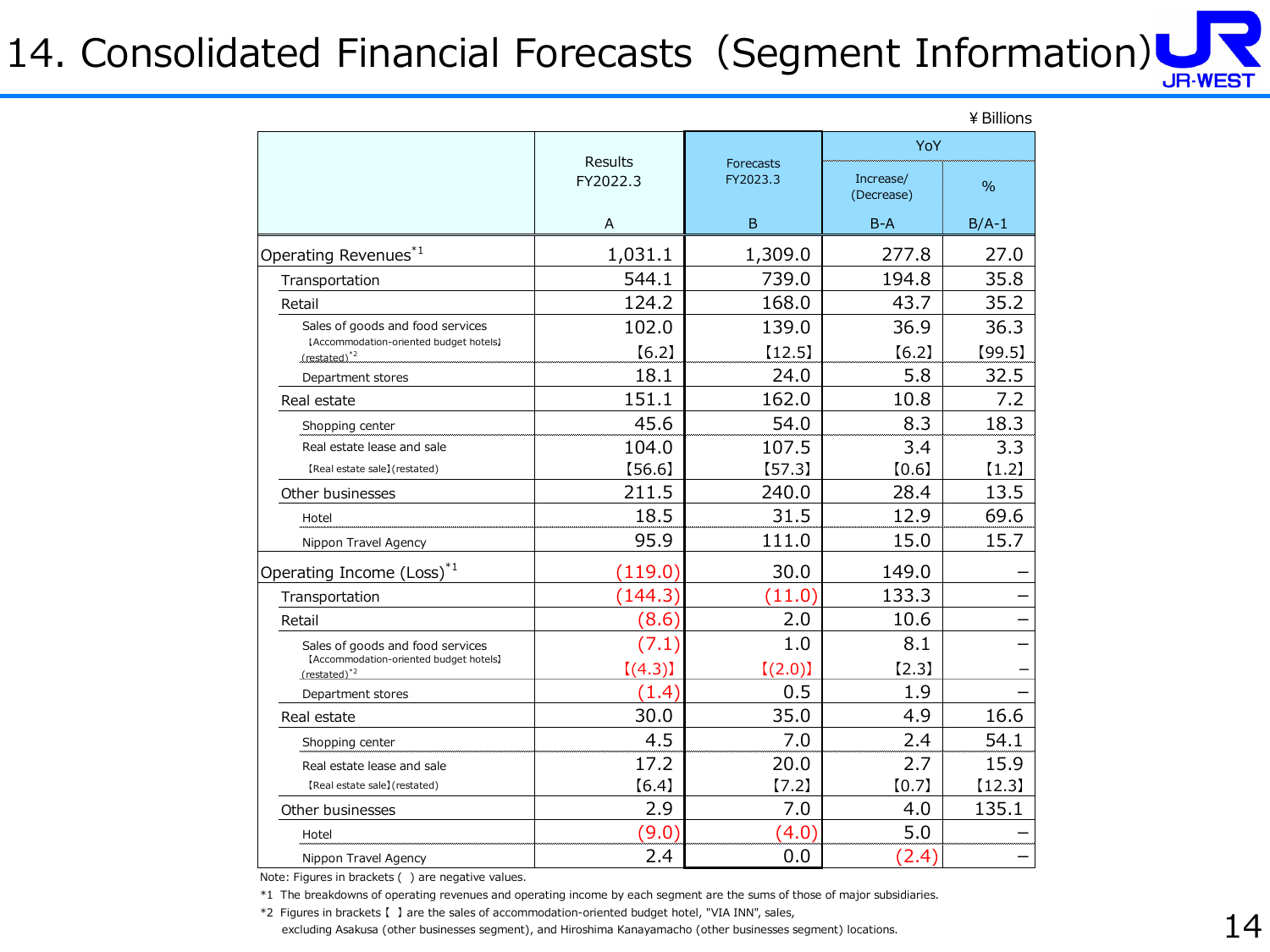| JR-WEST |  |
|---------|--|

|  | ¥ Billions |
|--|------------|
|  |            |

|                         |                               |                           | Forecasts FY2023.3 |                         |               |                                                                            |  |
|-------------------------|-------------------------------|---------------------------|--------------------|-------------------------|---------------|----------------------------------------------------------------------------|--|
|                         |                               | YoY                       |                    |                         |               |                                                                            |  |
|                         |                               |                           |                    | Increase/<br>(Decrease) | $\frac{0}{0}$ | Major factors (YoY)                                                        |  |
|                         | Sales of goods                | <b>Operating Revenues</b> | 139.0              | 36.9                    | 36.3          | Recovery in demand (stores within railway stations,                        |  |
| Retail                  | and food services             | Operating Income          | 1.0                | 8.1                     |               | VIAINN), etc.                                                              |  |
|                         | Department stores             | <b>Operating Revenues</b> | 24.0               | 5.8                     | 32.5          | ·Recovery in demand, etc.                                                  |  |
|                         |                               | Operating Income          | 0.5                | 1.9                     |               |                                                                            |  |
|                         | Shopping center               | <b>Operating Revenues</b> | 54.0               | 8.3                     | 18.3          | ·Increase in rent income due to a recovery in tenant sales,                |  |
| Real estate             |                               | Operating Income          | 7.0                | 2.4                     | 54.1          | etc.                                                                       |  |
|                         | Real estate lease<br>and sale | <b>Operating Revenues</b> | 107.5              | 3.4                     | 3.3           | ·New opening of lease properties and increase in real<br>estate sale, etc. |  |
|                         |                               | Operating Income          | 20.0               | 2.7                     | 15.9          |                                                                            |  |
|                         | Hotel                         | <b>Operating Revenues</b> | 31.5               | 12.9                    | 69.6          | Recovery in demand (the accommodation department),                         |  |
|                         |                               | <b>Operating Loss</b>     | (4.0)              | 5.0                     |               | etc.                                                                       |  |
| <b>Other Businesses</b> | Nippon Travel Agency          | <b>Operating Revenues</b> | 111.0              | 15.0                    | 15.7          | ·Increase in domestic trave business, etc.                                 |  |
|                         |                               | Operating Income          | 0.0                | (2.4)                   |               | ·Rebound from non-travel related business, etc.                            |  |

Note: Figures in brackets ( ) are negative values.

 $*$  Operating revenues are the revenues from third parties ( = customers).

The breakdowns of operating revenues by each segment are the sums of revenues of major subsidiaries.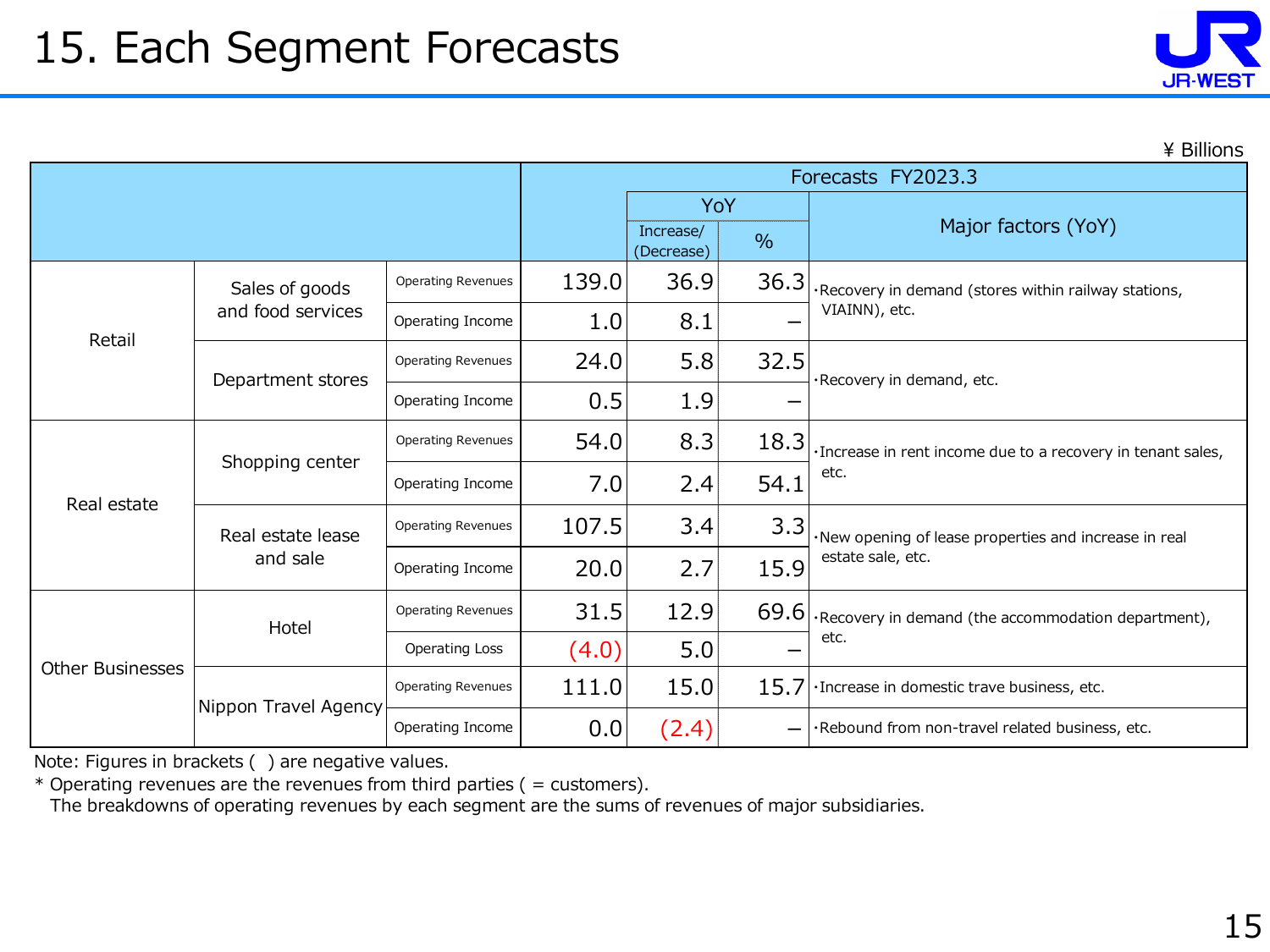

|                                                      |                                          |                            | Persons, ¥ Billions          |
|------------------------------------------------------|------------------------------------------|----------------------------|------------------------------|
|                                                      | <b>Results</b><br>FY2021.3 <sup>*2</sup> | <b>Results</b><br>FY2022.3 | <b>Forecasts</b><br>FY2023.3 |
| ROA (%, Consolidated)                                |                                          |                            | 0.8                          |
| ROE (%, Consolidated)                                |                                          |                            | 5.9                          |
| $EBITDA$ (Consolidated) $*1$                         | (70.8)                                   | 42.9                       | 193.0                        |
| Depreciation (Consolidated)                          | 173.4                                    | 160.8                      | 163.0                        |
| Capital Expenditures<br>(Consolidated, own fund)     | 216.6                                    | 213.1                      | 245.0                        |
| Capital Expenditures<br>(Non-consolidated, own fund) | 167.4                                    | 149.4                      | 164.0                        |
| Safety related capital expenditure                   | 105.1                                    | 83.0                       | 73.0                         |
| Dividends per share $(*)$                            | 100.0                                    | 100.0                      | 100.0                        |

|                                       | Results<br>FY2021.3 |                                                                                                      | <b>Results</b><br>FY2022.3 |        | Forecasts<br>FY2023.3 |        |
|---------------------------------------|---------------------|------------------------------------------------------------------------------------------------------|----------------------------|--------|-----------------------|--------|
|                                       |                     | Non-Consolidated   Consolidated   Non-Consolidated   Consolidated   Non-Consolidated<br>Consolidated |                            |        |                       |        |
| No. of employees at the end of period | 47,984              | 23,900                                                                                               | 46,779                     | 22,715 |                       |        |
| Financial Expenses, net               | (19.5)              | (17.8)                                                                                               | (18.1)                     | (18.8) | (19.8)                | (18.1) |
| Interest and dividend income          | 0.9                 | 2.4                                                                                                  | 3.2                        | 2.4    | 1.2                   | 2.6    |
| Interest expenses                     | 20.4                | 20.2                                                                                                 | 21.4                       | 21.2   | 21.0                  | 20.8   |

Note: Figures in brackets ( ) are negative values.

 $*1$  EBITDA = Operating Income (Loss) + Depreciation + Amortization of goodwill